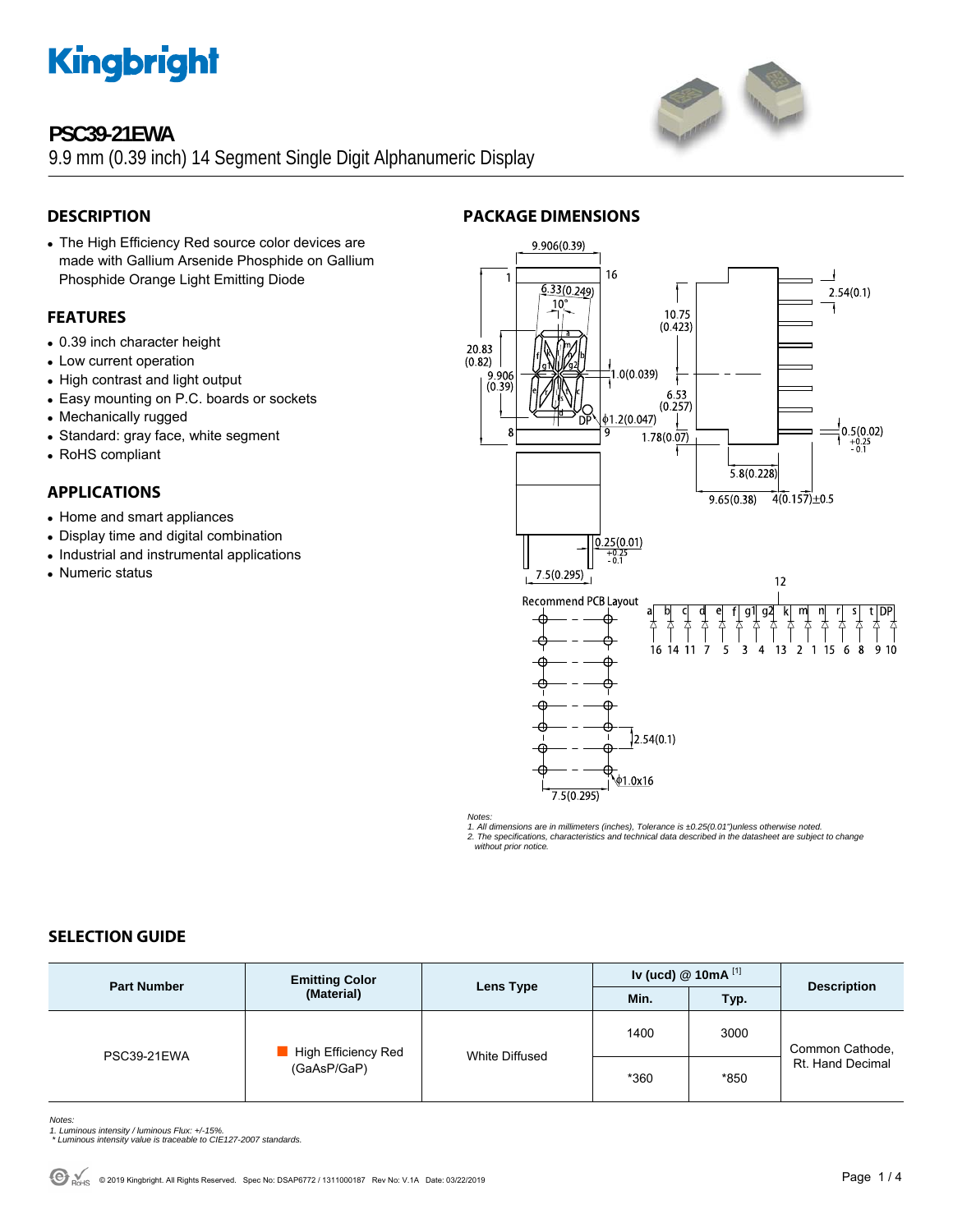#### **ELECTRICAL / OPTICAL CHARACTERISTICS at T<sub>A</sub>=25°C**

|                                                     | Symbol                         |                            | Value |                              |      |
|-----------------------------------------------------|--------------------------------|----------------------------|-------|------------------------------|------|
| <b>Parameter</b>                                    |                                | <b>Emitting Color</b>      | Typ.  | Max.                         | Unit |
| Wavelength at Peak Emission $I_F = 10mA$            | $\Lambda_{\rm peak}$           | <b>High Efficiency Red</b> | 627   | $\overline{\phantom{a}}$     | nm   |
| Dominant Wavelength $I_F = 10mA$                    | $\lambda_{dom}$ <sup>[1]</sup> | <b>High Efficiency Red</b> | 617   | $\overline{\phantom{0}}$     | nm   |
| Spectral Bandwidth at 50% Φ REL MAX<br>$I_F = 10mA$ | Δλ                             | <b>High Efficiency Red</b> | 45    | $\qquad \qquad \blacksquare$ | nm   |
| Capacitance                                         | C                              | <b>High Efficiency Red</b> | 15    | $\overline{\phantom{0}}$     | pF   |
| Forward Voltage $I_F$ = 10mA                        | $V_F$ <sup>[2]</sup>           | <b>High Efficiency Red</b> | 1.9   | 2.3                          | v    |
| Reverse Current ( $V_R$ = 5V)                       | $I_R$                          | <b>High Efficiency Red</b> |       | 10                           | μA   |

*Notes:* 

1. The dominant wavelength (λd) above is the setup value of the sorting machine. (Tolerance λd : ±1nm. )<br>2. Forward voltage: ±0.1V.<br>3. Wavelength value is traceable to CIE127-2007 standards.<br>4. Excess driving current and

#### **ABSOLUTE MAXIMUM RATINGS at T<sub>A</sub>=25°C**

| Parameter                               | Symbol                  | Value                 | Unit         |  |
|-----------------------------------------|-------------------------|-----------------------|--------------|--|
| Power Dissipation                       | $P_D$                   | 75                    | mW           |  |
| Reverse Voltage                         | $V_R$                   | 5                     | $\vee$       |  |
| Junction Temperature                    | $T_j$                   | 125                   | $^{\circ}C$  |  |
| <b>Operating Temperature</b>            | $T_{op}$                | $-40$ to $+85$        | $^{\circ}C$  |  |
| Storage Temperature                     | $T_{\text{stg}}$        | $-40$ to $+85$        | $^{\circ}$ C |  |
| DC Forward Current                      | IF.                     | 30                    | mA           |  |
| Peak Forward Current                    | $I_{FM}$ <sup>[1]</sup> | 160                   | mA           |  |
| Electrostatic Discharge Threshold (HBM) |                         | 8000                  | V            |  |
| Lead Solder Temperature <sup>[2]</sup>  |                         | 260°C For 3-5 Seconds |              |  |

*Notes: 1. 1/10 Duty Cycle, 0.1ms Pulse Width.* 

*2. 2mm below package base. 3. Relative humidity levels maintained between 40% and 60% in production area are recommended to avoid the build-up of static electricity – Ref JEDEC/JESD625-A and JEDEC/J-STD-033.*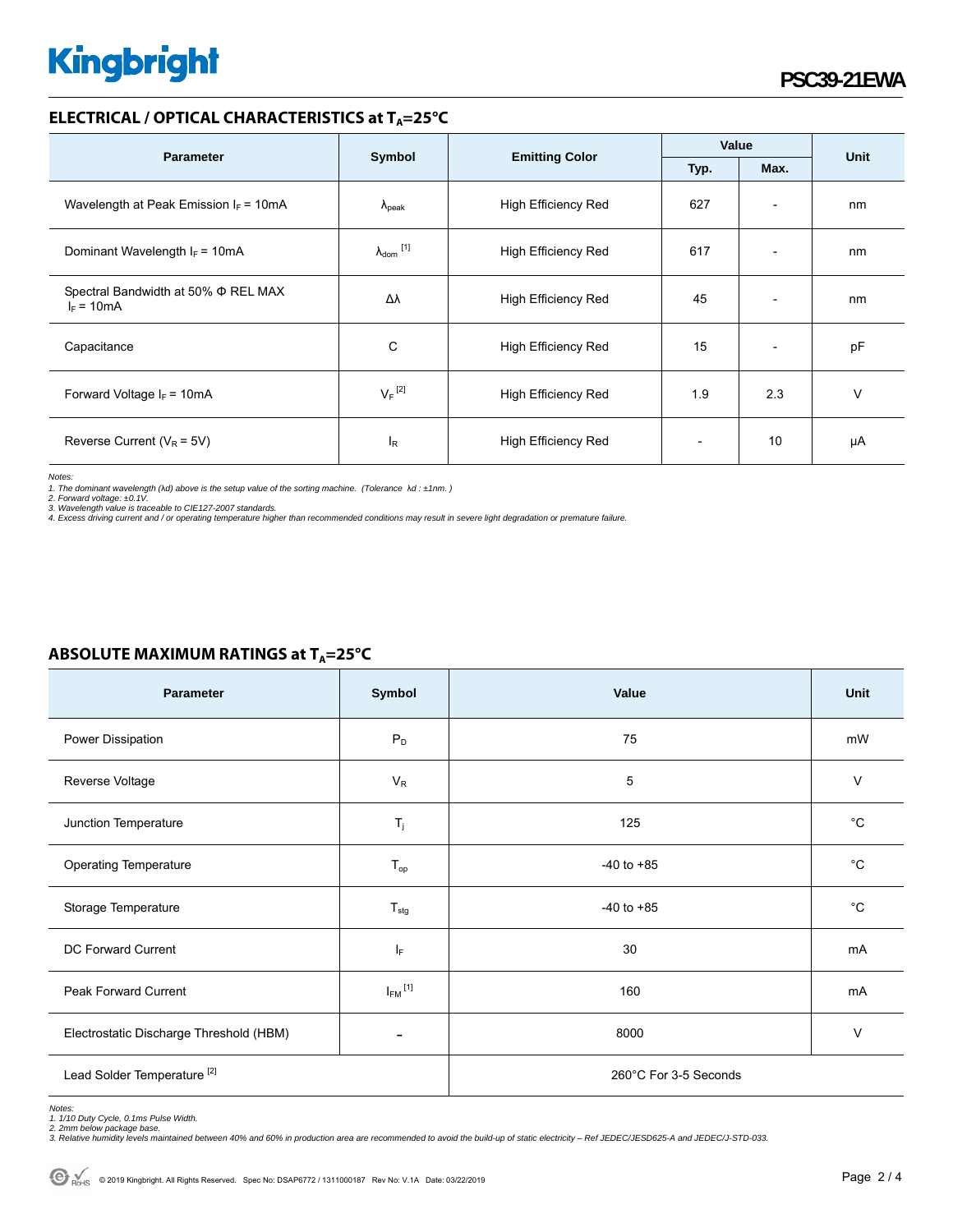#### **TECHNICAL DATA**





#### **HIGH EFFICIENCY RED**



#### RECOMMENDED WAVE SOLDERING PROFILE **Soldering General Notes Soldering General Notes**



*Notes:* 

*1. Recommend pre-heat temperature of 105°C or less (as measured with a thermocouple attached to the LED pins) prior to immersion in the solder wave with a maximum solder bath temperature of 260°C* 

*2. Peak wave soldering temperature between 245°C ~ 255°Cfor 3 sec (5 sec max).* 

*3. Do not apply stress to the epoxy resin while the temperature is above 85°C.* 

*4. Fixtures should not incur stress on the component when mounting and during soldering process. 5. SAC 305 solder alloy is recommended.* 

1. Through-hole displays are incompatible with reflow soldering.

2. If components will undergo multiple soldering processes, or other processes where the components may be subjected to intense heat, please check with Kingbright for compatibility.

#### **CLEANING**

- 1. Mild "no-clean" fluxes are recommended for use in soldering.
- 2. If cleaning is required, Kingbright recommends to wash components with water only. Do not use harsh organic solvents for cleaning because they may damage the plastic parts .
- 3. The cleaning process should take place at room temperature and the devices should not be washed for more than one minute.
- 4. When water is used in the cleaning process, Immediately remove excess moisture from the component with forced-air drying afterwards.

*<sup>6.</sup> No more than one wave soldering pass. 7. During wave soldering, the PCB top-surface temperature should be kept below 105°C.*